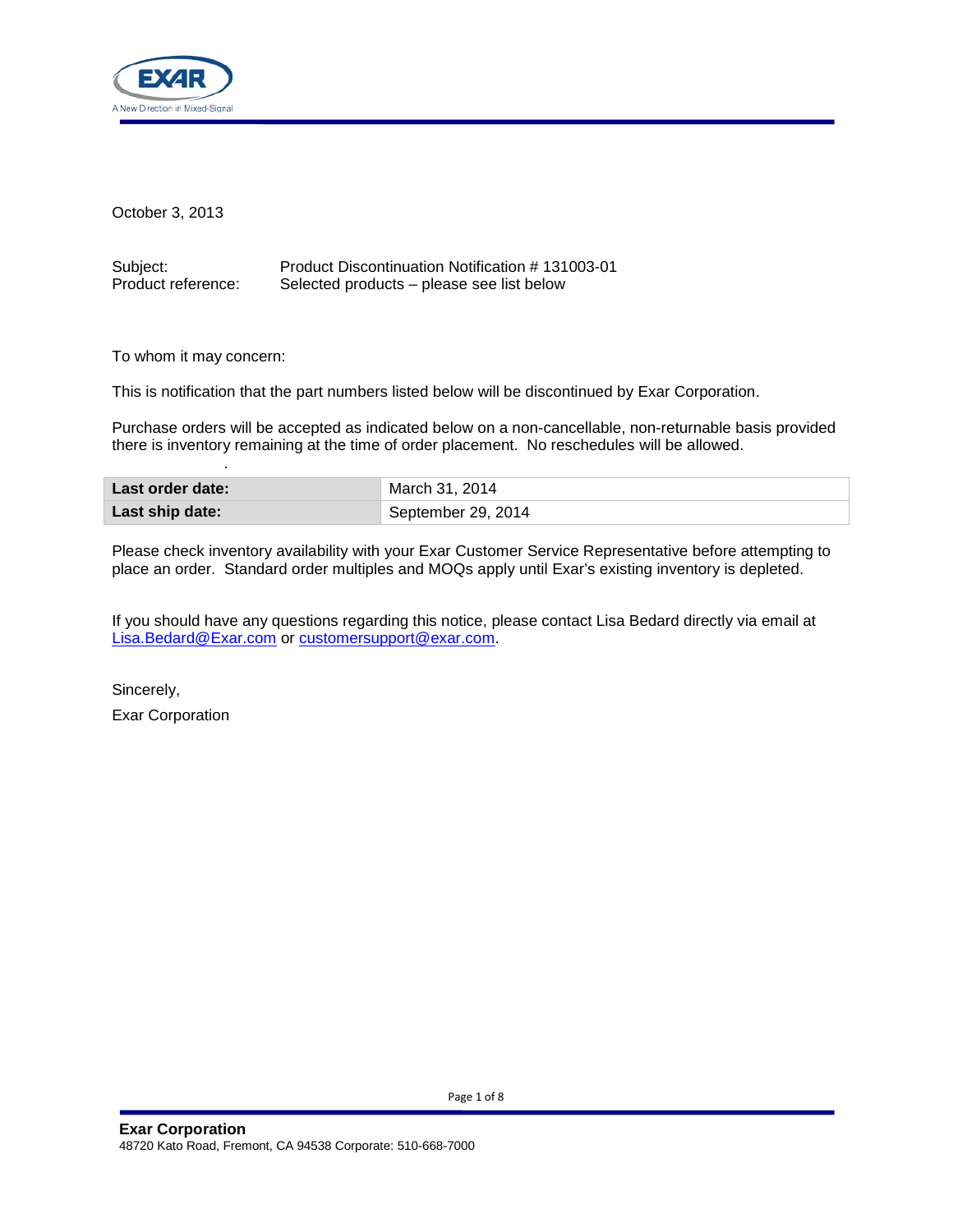

| <b>Ordering Part Number</b> | <b>Suggested Part Replacement</b> | <b>Comments</b>                                       |
|-----------------------------|-----------------------------------|-------------------------------------------------------|
| SP310ACT-L                  | SP310ECT-L                        | Drop-in replacement.                                  |
| SP310ACT-L/TR               | SP310ECT-L/TR                     | Drop-in replacement.                                  |
| SP310AET-L                  | SP310EET-L                        | Drop-in replacement.                                  |
| SP310AET-L/TR               | SP310EET-L/TR                     | Drop-in replacement.                                  |
| SP6125EK1-L                 | XRP6124HVES0.5-F                  | Equivalent function.                                  |
| SP6125EK1-L/MTR             | XRP6124HVESTR0.5                  | Equivalent function.                                  |
| SP6125EK1-L/TR              | XRP6124HVESTR0.5                  | Equivalent function.                                  |
| SP6127EK1-L                 | XRP6124HVES0.5                    | Equivalent function.                                  |
| SP6127EK1-L/TR              | XRP6124HVESTR0.5                  | Equivalent function.                                  |
| SP6655ER-L                  | SP6654ER3-L/TR                    | Drop-in replacement.                                  |
| SP6655ER-L/TR               | SP6654ER3-L/TR                    | Drop-in replacement.                                  |
| SP7120BEK-L/TR              | XRP7620IHTR-F or XRP7618IGBTR-F   | Equivalent function.                                  |
| SP7121EK-F                  | XRP7620IHTR-F or XRP7618IGBTR-F   | Equivalent function.                                  |
| SP7121EK-F/TR               | XRP7620IHTR-F or XRP7618IGBTR-F   | Equivalent function.                                  |
| SP7121EK-L                  | XRP7620IHTR-F or XRP7618IGBTR-F   | Equivalent function.                                  |
| SP7121EK-L/TR               | XRP7620IHTR-F or XRP7618IGBTR-F   | Equivalent function.                                  |
| SP7122AEK-L                 | XRP7620IHTR-F or XRP7618IGBTR-F   | Equivalent function.                                  |
| SP7122AEK-L/TR              | XRP7620IHTR-F or XRP7618IGBTR-F   | Equivalent function.                                  |
| SP7122BEK-L                 | XRP7620IHTR-F or XRP7618IGBTR-F   | Equivalent function.                                  |
| SP7122BEK-L/TR              | XRP7620IHTR-F or XRP7618IGBTR-F   | Equivalent function.                                  |
| SP7600EN2-STF-L             | XRP7613IDBTR-F                    | Equivalent function.                                  |
| ST16C2450CP40-F             | ST16C2450CJ44-F; ST16C2450CQ48-F  | Discontinuation of PDIP package offering only.        |
| ST16C2450IP40-F             | ST16C2450IJ44-F; ST16C2450IQ48-F  | Discontinuation of PDIP package offering only.        |
| ST16C2550CP40-F             | ST16C2550CJ44-F; ST16C2550CQ48-F  | Discontinuation of PDIP package offering only.        |
| ST16C450CP40-F              | ST16C450CJ44-F; ST16C450CQ48-F    | Discontinuation of PDIP package offering only.        |
| ST16C450IP40-F              | ST16C450IJ44-F; ST16C450IQ48-F    | Discontinuation of PDIP package offering only.        |
| ST16C550CP40-F              | ST16C550CJ44-F; ST16C550CQ48-F    | Discontinuation of PDIP package offering only.        |
| ST16C550IP40-F              | ST16C550IJ44-F; ST16C550IQ48-F    | Discontinuation of PDIP package offering only.        |
| ST16C650CP40-F              | ST16C650ACJ44-F; ST16C650ACQ48-F  | Different package pin out. Minor software difference. |
| ST16C650CJ44-F              | ST16C650ACJ44-F                   | Drop in replacement. Minor software difference.       |
| ST16C650CQ48-F              | ST16C650ACQ48-F                   | Drop in replacement. Minor software difference.       |
| ST16C650IJ44-F              | ST16C650AIJ44-F                   | Drop in replacement. Minor software difference.       |
| ST16C650IQ48-F              | ST16C650AIQ48-F                   | Drop in replacement. Minor software difference.       |
| ST16C654CQTRSW-F            | ST16C654CQ64TR-F                  | N/A                                                   |
| ST78C34CP40-F               | ST78C34CJ44-F                     | Discontinuation of PDIP package offering only.        |
| XR16L2450IJ-F               | XR16L2550IJ-F                     | Drop-in replacement.                                  |
| XR16L2450IJTR-F             | XR16L2550IJTR-F                   | Drop-in replacement.                                  |
| XR16L2450IM-F               | XR16L2550IM-F                     | Drop-in replacement.                                  |
|                             | Page 2 of 8                       |                                                       |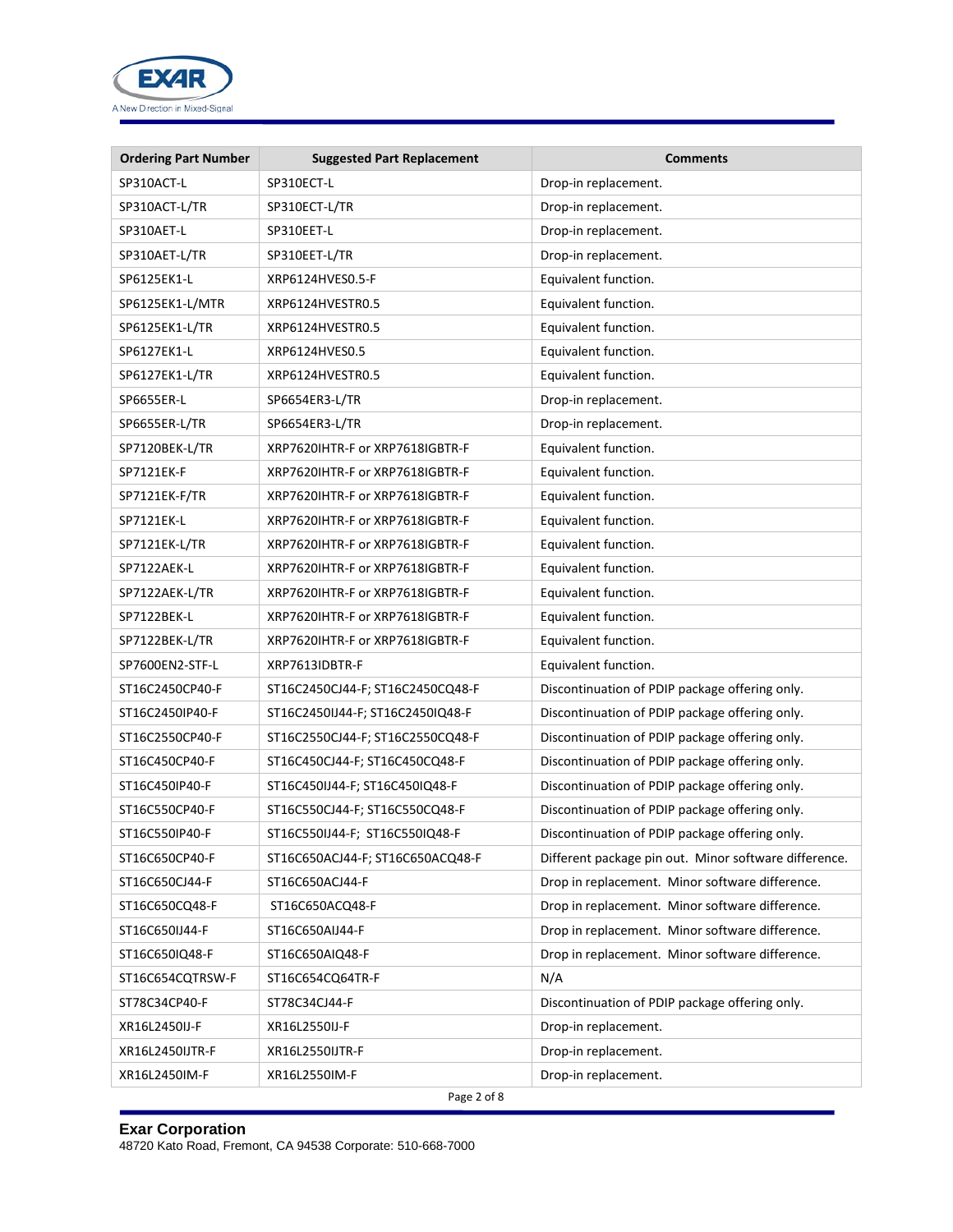

| <b>Ordering Part Number</b> | <b>Suggested Part Replacement</b>                                         | <b>Comments</b>                                                |
|-----------------------------|---------------------------------------------------------------------------|----------------------------------------------------------------|
| XR16L2450IMTR-F             | XR16L2550IMTR-F                                                           | Drop-in replacement.                                           |
| XR16L651CM-F                | ST16C650ACQ-F                                                             | Same package; different pin out.                               |
| XR16L651CMTR-F              | ST16C650ACQTR-F                                                           | Same package; different pin out.                               |
| XR16L651IM-F                | ST16C650AIQ-F                                                             | Same package; different pin out.                               |
| XR16L651IMTR-F              | ST16C650AIQTR-F                                                           | Same package; different pin out.                               |
| XR16M570IB25-F              | XR16M570IL24-F; XR16M570IL32-F                                            | Discontinuation of BGA package offering only.                  |
| XR16M570IB25TR-F            | XR16M570IL24TR-F; XR16M570IL32TR-F                                        | Discontinuation of BGA package offering only.                  |
| XR16M580IB25-F              | XR16M580IL32-F; XR16M580IM48-F                                            | Discontinuation of BGA package offering only.                  |
| XR16M580IB25TR-F            | XR16M580IL32TR-F; XR16M580IM48TR-F                                        | Discontinuation of BGA package offering only.                  |
| XR16M581IB25-F              | XR16M581IL24-F; XR16M581IL32-F                                            | Discontinuation of BGA package offering only.                  |
| XR16M581IB25TR-F            | XR16M581IL24TR-F; XR16M581IL32TR-F                                        | Discontinuation of BGA package offering only.                  |
| XR16M670IB25-F              | XR16M570IL24-F; XR16M570IL32-F;<br>XR16M770IL24-F; XR16M770IL32-F;        | Different package/pinout; different FIFO size.                 |
| XR16M670IB25TR-F            | XR16M570IL24TR-F; XR16M570IL32TR-F;<br>XR16M770IL24TR-F; XR16M770IL32TR-F | Different package/pinout; different FIFO size.                 |
| XR16M670IL24-F              | XR16M570IL24-F; XR16M770IL24-F                                            | Pin compatible; different FIFO size.                           |
| XR16M670IL24TR-F            | XR16M570IL24TR-F; XR16M770IL24TR-F                                        | Pin compatible; different FIFO size.                           |
| XR16M670IL32-F              | XR16M570IL32-F; XR16M770IL32-F                                            | Pin compatible; different FIFO size.                           |
| XR16M670IL32TR-F            | XR16M570IL32TR-F; XR16M770IL32TR-F                                        | Pin compatible; different FIFO size.                           |
| XR16M680IB25-F              | XR16M680IL32-F; XR16M680IM48-F                                            | Discontinuation of BGA package offering only.                  |
| XR16M680IB25TR-F            | XR16M680IL32TR-F; XR16M680IM48TR-F                                        | Discontinuation of BGA package offering only.                  |
| XR16M680IL32-F              | XR16M580IL32-F; XR16M780IL32-F                                            | Pin compatible; different FIFO size.                           |
| XR16M680IL32TR-F            | XR16M580IL32TR-F; XR16M780IL32TR-F                                        | Pin compatible; different FIFO size.                           |
| XR16M680IM48-F              | XR16M580IM48-F; XR16M780IM48-F                                            | Pin compatible; different FIFO size.                           |
| XR16M680IM48TR-F            | XR16M580IM48TR-F; XR16M780IM448TR-F                                       | Pin compatible; different FIFO size.                           |
| XR16M681IB25-F              | XR16M581IL24-F; XR16M581IL32-F;<br>XR16M581IL24-F; XR16M581IL32-F         | Different package/pinout; different FIFO size.                 |
| XR16M681IB25TR-F            | XR16M581IL24TR-F; XR16M581IL32TR-F;<br>XR16M581IL24TR-F; XR16M581IL32TR-F | Different package/pinout; different FIFO size.                 |
| XR16M681IL24-F              | XR16M581IL24-F: XR16M781IL24-F                                            | Pin compatible; different FIFO size.                           |
| XR16M681IL24TR-F            | XR16M581IL24TR-F; XR16M781IL24TR-F                                        | Pin compatible; different FIFO size.                           |
| XR16M681IL32-F              | XR16M581IL32-F; XR16M781IL32-F                                            | Pin compatible; different FIFO size.                           |
| XR16M681IL32TR-F            | XR16M581IL32TR-F; XR16M781IL32TR-F                                        | Pin compatible; different FIFO size.                           |
| XR16M770IB25-F              | XR16M770IL24-F; XR16M770IL32-F                                            | Discontinuation of BGA package offering only.                  |
| XR16M770IB25TR-F            | XR16M770IL24TR-F; XR16M770IL32TR-F                                        | Discontinuation of BGA package offering only.                  |
| XR16M780IB25-F              | XR16M780IL32-F; XR16M780IM48-F                                            | Discontinuation of BGA package offering only.                  |
| XR16M780IB25TR-F            | XR16M780IL32TR-F; XR16M780IM48TR-F                                        | Discontinuation of BGA package offering only.                  |
| XR16M781IB25-F              | XR16M781IL24-F; XR16M781IL32-F                                            | Discontinuation of BGA package offering only.                  |
| XR16M781IB25TR-F            | XR16M781IL24TR-F; XR16M781IL32TR-F                                        | Discontinuation of BGA package offering only.                  |
| XR17C152CM-F                | XR17D152CM-F                                                              | Drop-in replacement; additional support for 3.3V<br>operation. |

Page 3 of 8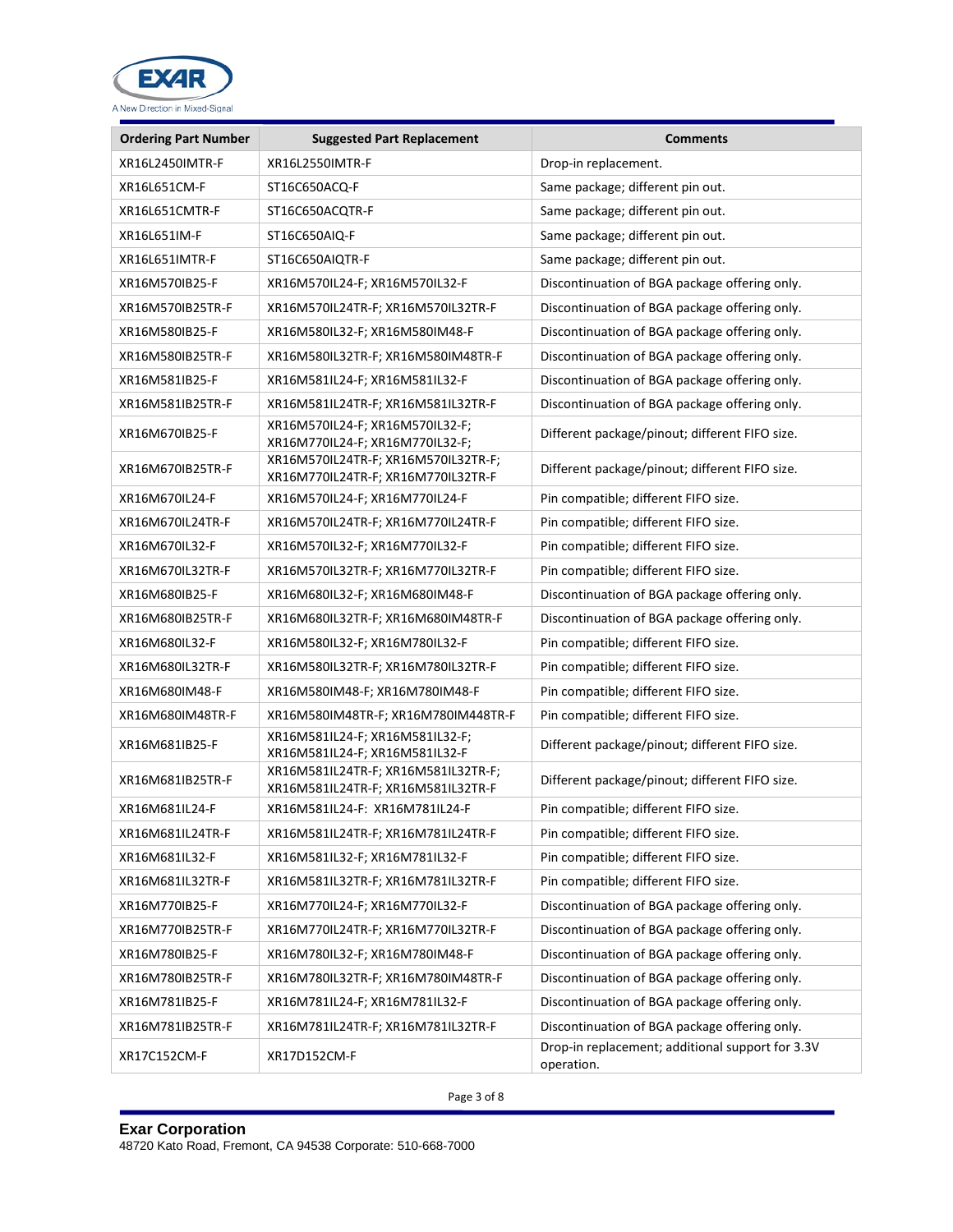

| <b>Ordering Part Number</b> | <b>Suggested Part Replacement</b> | <b>Comments</b>                                                |
|-----------------------------|-----------------------------------|----------------------------------------------------------------|
| XR17C152CMTR-F              | XR17D152CMTR-F                    | Drop-in replacement; additional support for 3.3V<br>operation. |
| XR17C152IM-F                | XR17D152IM-F                      | Drop-in replacement; additional support for 3.3V<br>operation. |
| XR17C152IMTR-F              | XR17D152IMTR-F                    | Drop-in replacement; additional support for 3.3V<br>operation. |
| XR17C158CV-SAD-F            | XR17C158CV-F                      | N/A                                                            |
| XR19L202IL48-F              | None                              | N/A                                                            |
| XR19L202IL48TR-F            | None                              | N/A                                                            |
| XR19L212IL48-F              | None                              | N/A                                                            |
| XR19L212IL48TR-F            | None                              | N/A                                                            |
| XR19L222IL64-F              | None                              | N/A                                                            |
| XR19L222IL64TR-F            | None                              | N/A                                                            |
| XR20V2172IL64-F             | None                              | N/A                                                            |
| XR20V2172IL64TR-F           | None                              | N/A                                                            |
| XR21B1411IL16-B1-F          | XR21B1411IL16-F                   | N/A                                                            |
| XR21B1411IL16-B2-F          | XR21B1411IL16-F                   | N/A                                                            |
| XR21B1411ILTR-B1-F          | XR21B1411IL16TR-F                 | N/A                                                            |
| XR21V1410IL-A1-F            | XR21V1410IL16-F                   | N/A                                                            |
| XR21V1410TR-A1-F            | XR21V1410IL16TR-F                 | N/A                                                            |
| XR21V1414IM48-C1-F          | XR21V1414IM48-F                   | N/A                                                            |
| XR21V1414IM48-C2-F          | XR21V1414IM48-F                   | N/A                                                            |
| XR21V1414IM48-C3-F          | XR21V1414IM48-F                   | N/A                                                            |
| XR68C681CP-F                | XR68C681CJ-F                      | Discontinuation of PDIP package offering only.                 |
| XR68C681P-F                 | XR68C681J-F                       | Discontinuation of PDIP package offering only.                 |
| XR68C92CP-F                 | XR68C92CJ-F; XR68C92CV-F          | Discontinuation of PDIP package offering only.                 |
| XR68M752IB49-F              | XR68M752IM48-F; XR16M2751IM48-F   | Discontinuation of BGA package offering only.                  |
| XR88C681CP/40-F             | XR88C681CJ-F                      | Discontinuation of PDIP package offering only.                 |
| XR88C681JTRS186-F           | XR88C681JTR-F                     | N/A                                                            |
| XR88C681P/40-F              | XR88C681J-F                       | Discontinuation of PDIP package offering only.                 |
| XRD5408AID-F                | None                              | N/A                                                            |
| XRD5408AIDTR-F              | None                              | N/A                                                            |
| XRD5408AIP-F                | None                              | N/A                                                            |
| XRD5410AID-F                | None                              | N/A                                                            |
| XRD5410AIDTR-F              | None                              | N/A                                                            |
| XRD5410AIP-F                | None                              | N/A                                                            |
| XRD5412AID-F                | None                              | N/A                                                            |
| XRD5412AIDTR-F              | None                              | N/A                                                            |
| XRD5412AIP-F                | None                              | N/A                                                            |
| XRD54L08AID-F               | None                              | N/A                                                            |

Page 4 of 8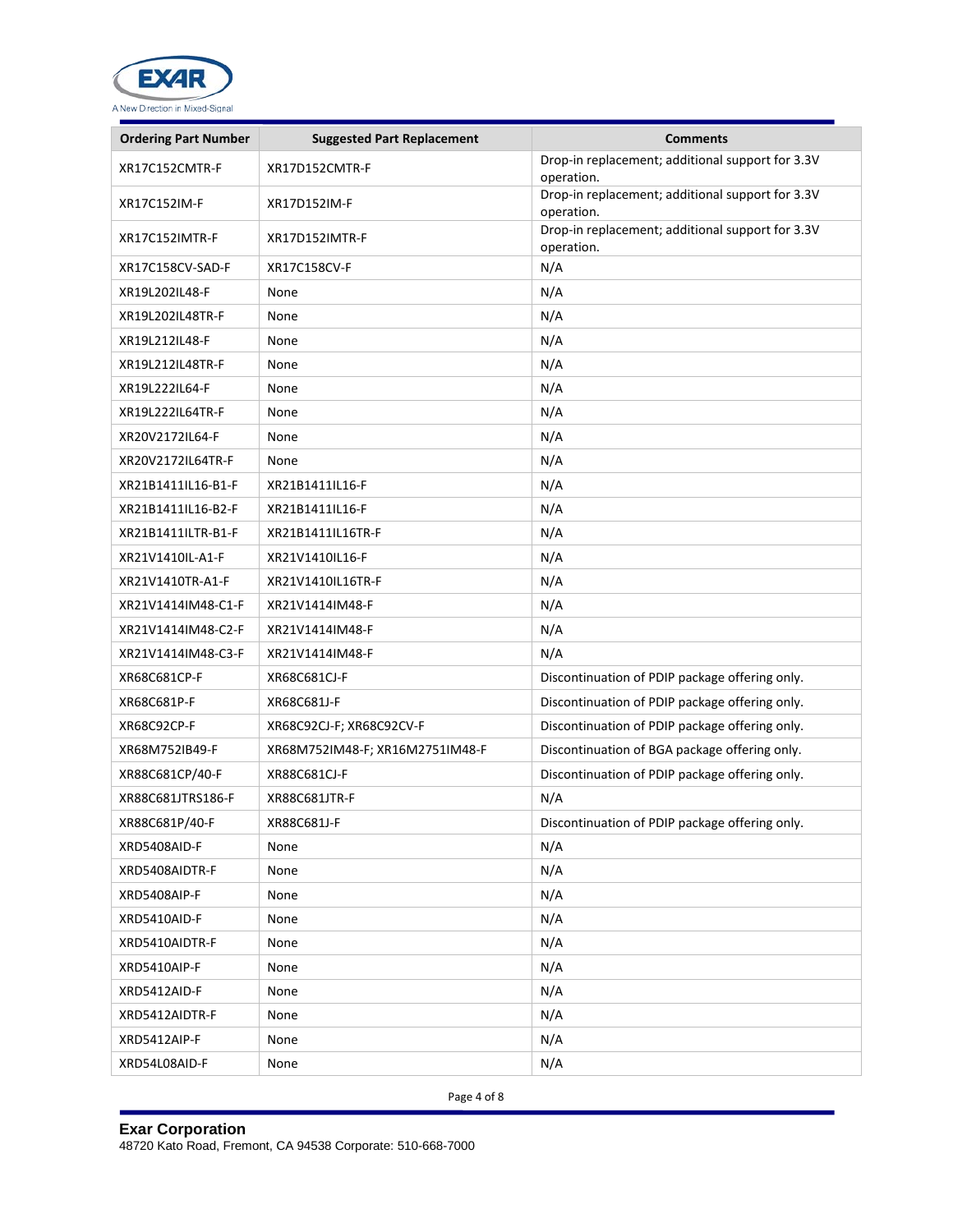

| <b>Ordering Part Number</b> | <b>Suggested Part Replacement</b> | <b>Comments</b>                |
|-----------------------------|-----------------------------------|--------------------------------|
| XRD54L08AIDTR-F             | None                              | N/A                            |
| XRD54L08AIP-F               | None                              | N/A                            |
| XRD54L10AID-F               | None                              | N/A                            |
| XRD54L10AIDTR-F             | None                              | N/A                            |
| XRD54L10AIP-F               | None                              | N/A                            |
| XRD54L12AID-F               | None                              | N/A                            |
| XRD54L12AIDTR-F             | None                              | N/A                            |
| XRD54L12AIP-F               | None                              | N/A                            |
| XRD8785AID-F                | None                              | N/A                            |
| XRD8785AIDTR-F              | None                              | N/A                            |
| XRD87L75AIP-F               | None                              | N/A                            |
| XRD87L75AIU-F               | None                              | N/A                            |
| XRD87L75AIUTR-F             | None                              | N/A                            |
| XRD9816BCV-F                | None                              | N/A                            |
| XRD9818ACG-F                | None                              | N/A                            |
| XRD9818ACGTR-F              | None                              | N/A                            |
| XRD9824ACD-F                | None                              | N/A                            |
| XRD9825ACD-F                | None                              | N/A                            |
| XRD9826ACU-F                | None                              | N/A                            |
| XRD9827ACU-F                | None                              | N/A                            |
| XRD9827ACUTR-F              | None                              | N/A                            |
| XRD9836ACG-F                | None                              | N/A                            |
| XRD9836ACGTR-F              | None                              | N/A                            |
| XRD98L23ACD-F               | None                              | N/A                            |
| XRD98L23ACDTR-F             | None                              | N/A                            |
| XRD98L23ACU-F               | None                              | N/A                            |
| XRD98L23ACUTR-F             | None                              | N/A                            |
| XRD98L59AIG-F               | None                              | N/A                            |
| XRD98L59AIGSJ-F             | None                              | N/A                            |
| XRD98L59AIGTR-F             | None                              | N/A                            |
| XRD98L61AIV-F               | None                              | N/A                            |
| XRD98L62ACV-F               | None                              | N/A                            |
| XRD98L63AIV-F               | None                              | N/A                            |
| XRD98L63AIVTR-F             | None                              | N/A                            |
| XRT3591BID-F                | SP505ACM-L                        | Equivalent function.           |
| XRT3591BID-STD-F            | SP505ACM-L                        | Equivalent function.           |
| <b>XRT59L81IG</b>           | XRT59L81IG-F                      | Pb-Free Equivalent Pin to Pin. |
| XRT71D04IVTR                | XRT71D04IV-F                      | Pb-Free Equivalent Pin to Pin. |

Page 5 of 8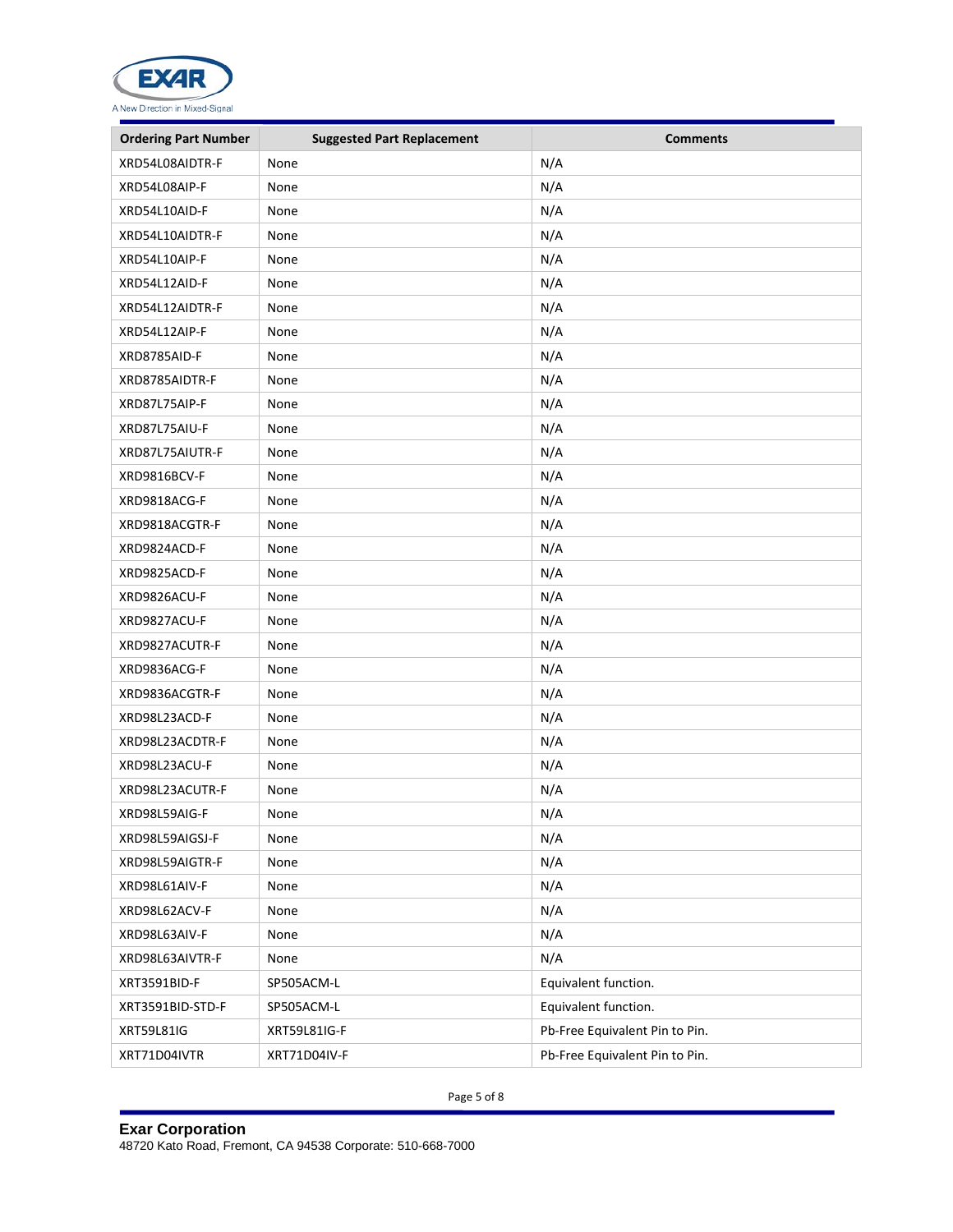

| <b>Ordering Part Number</b> | <b>Suggested Part Replacement</b> | <b>Comments</b>                |
|-----------------------------|-----------------------------------|--------------------------------|
| XRT7295AEIW                 | XRT7295ATIW-F                     | Pb-Free Equivalent Pin to Pin. |
| XRT7295AEIW-F               | XRT7295ATIW-F                     | Equivalent Pin to Pin.         |
| XRT7295AEIWTR               | XRT7295ATIWTR-F                   | Pb-Free Equivalent Pin to Pin. |
| XRT7295AEIWTR-F             | XRT7295ATIWTR-F                   | Equivalent Pin to Pin.         |
| XRT7295ATIW                 | XRT7295ATIW-F                     | Pb-Free Equivalent Pin to Pin. |
| XRT7295CEIW                 | XRT7295CTIW-F                     | Pb-Free Equivalent Pin to Pin. |
| XRT7295CEIW-F               | XRT7295CTIW-F                     | Equivalent Pin to Pin.         |
| XRT7295CEIWTR               | XRT7295CTIWTR-F                   | Pb-Free Equivalent Pin to Pin. |
| XRT7295CEIWTR-F             | XRT7295CTIWTR-F                   | Equivalent Pin to Pin.         |
| XRT7295CTIW                 | XRT7295CTIW-F                     | Pb-Free Equivalent Pin to Pin. |
| XRT7295CTIWTR               | XRT7295CTIWTR-F                   | Pb-Free Equivalent Pin to Pin. |
| XRT7296AIW                  | <b>XRT7296IW-F</b>                | Pb-Free Equivalent Pin to Pin. |
| <b>XRT7296IW</b>            | <b>XRT7296IW-F</b>                | Pb-Free Equivalent Pin to Pin. |
| XRT7296IW-S002              | <b>XRT7296IW-F</b>                | Pb-Free Equivalent Pin to Pin. |
| XRT7296IWTR                 | XRT7296IWTR-F                     | Pb-Free Equivalent Pin to Pin. |
| XRT7296IWTR-S1259           | XRT7296IWTR-F                     | Pb-Free Equivalent Pin to Pin. |
| <b>XRT7298IW</b>            | XRT7296IW-F                       | Equivalent function.           |
| XRT7298IW-F                 | <b>XRT7296IW-F</b>                | Equivalent function.           |
| XRT7298IW-S1346             | <b>XRT7296IW-F</b>                | Equivalent function.           |
| XRT7298IWTR                 | XRT7296IWTR-F                     | Equivalent function.           |
| <b>XRT7299IW</b>            | <b>XRT7296IW-F</b>                | Equivalent function.           |
| XRT72L50IQ-F                | None                              | N/A                            |
| XRT72L50IQTR-F              | None                              | N/A                            |
| XRT73L04BIV                 | XRT73L04BIV-F                     | Pb-Free Equivalent Pin to Pin. |
| XRT73L06IB                  | XRT75R06DIB-F                     | Equivalent function.           |
| XRT73L06IB-F                | XRT75R06DIB-F                     | Equivalent function.           |
| XRT73LC03AIV                | XRT73LC03AIV-F                    | Pb-Free Equivalent Pin to Pin. |
| XRT73R06IB                  | XRT75R06DIB-F                     | Equivalent function.           |
| XRT73R06IB208               | XRT75R06DIB-F                     | Equivalent function.           |
| XRT73R06IB-F                | XRT75R06DIB-F                     | Equivalent function.           |
| XRT73R12IB                  | XRT75R12IB-L                      | Equivalent function.           |
| XRT73R12IB-L                | XRT75R12IB-L                      | Equivalent function.           |
| XRT75L00DIV                 | XRT75L00DIV-F                     | Pb-Free Equivalent Pin to Pin. |
| XRT75L00DIVTR-F             | XRT75L00DIV-F                     | Pb-Free Equivalent Pin to Pin. |
| XRT75L00IV                  | XRT75L00IV-F                      | Pb-Free Equivalent Pin to Pin. |
| XRT75L02DIV-F               | XRT75L02IV-F                      | Pb-Free Equivalent Pin to Pin. |
| XRT75L02DIVTR-F             | XRT75L02IV-F                      | Pb-Free Equivalent Pin to Pin. |
| XRT75L02IVTR-F              | XRT75L02IV-F                      | Pb-Free Equivalent Pin to Pin. |

Page 6 of 8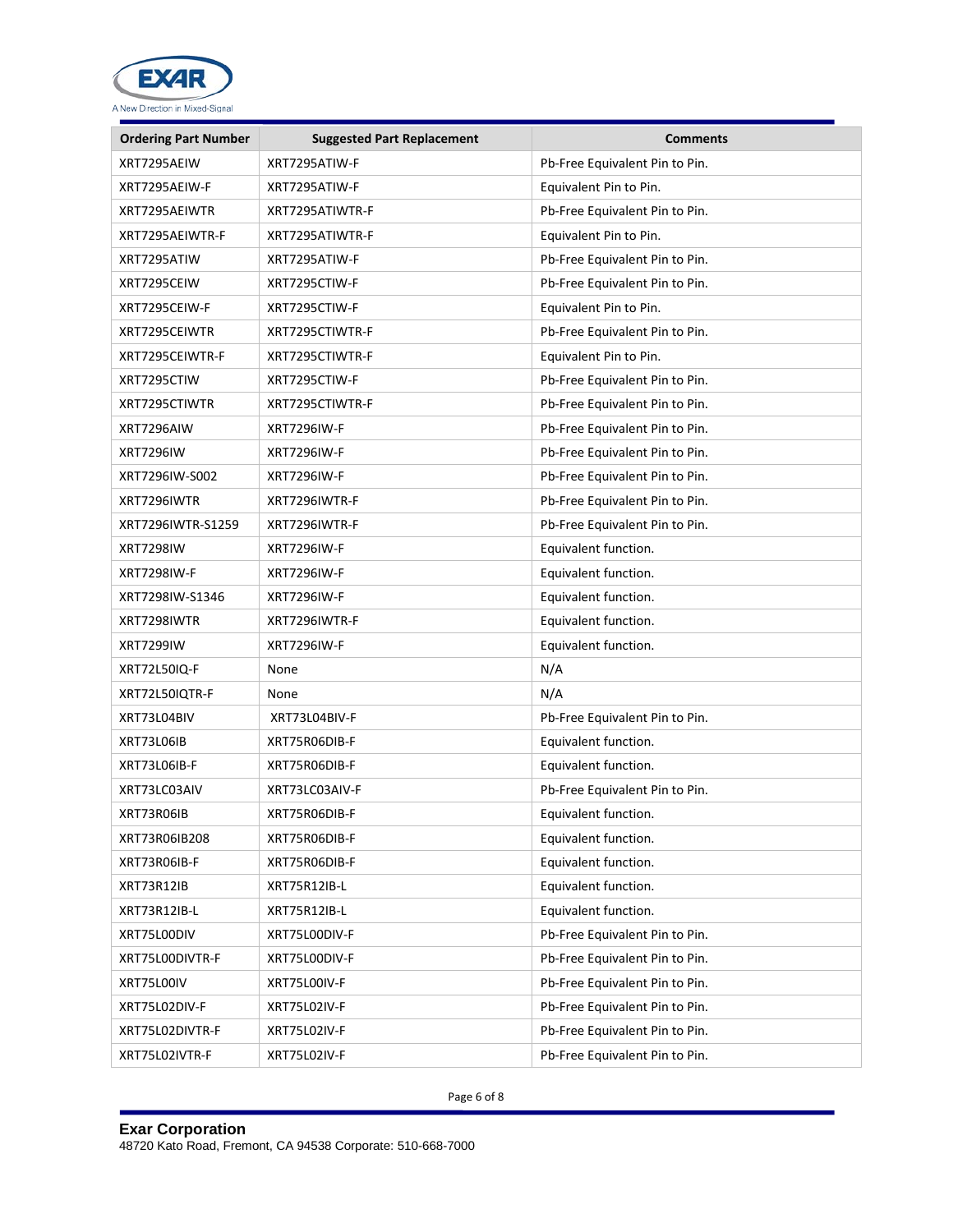

| <b>Ordering Part Number</b> | <b>Suggested Part Replacement</b> | <b>Comments</b>                |
|-----------------------------|-----------------------------------|--------------------------------|
| XRT75L03DIV                 | XRT75L03DIV-F                     | Pb-Free Equivalent Pin to Pin. |
| XRT75L03IV                  | XRT75L03IV-F                      | Pb-Free Equivalent Pin to Pin. |
| XRT75L03IV-S1377            | XRT75L03IV-F                      | Pb-Free Equivalent Pin to Pin. |
| XRT75L03IVTR-F              | XRT75L03IV-F                      | Pb-Free Equivalent Pin to Pin. |
| XRT75L04DIV                 | XRT75L03DIV-F                     | Pb Free Equivalent (3 ch).     |
| XRT75L04DIV-F               | XRT75L03DIV-F                     | Pb Free Equivalent (3 ch).     |
| XRT75L04DIVTR               | XRT75L03DIV-F                     | Pb Free Equivalent (3 ch).     |
| XRT75L04DIVTR-F             | XRT75L03DIV-F                     | Pb Free Equivalent (3 ch).     |
| XRT75L04IV                  | XRT75L03IV-F                      | Pb Free Equivalent (3 ch).     |
| XRT75L04IVTR                | XRT75L03IV-F                      | Pb Free Equivalent (3 ch).     |
| XRT75L06IB                  | XRT75R06DIB-F                     | Equivalent function.           |
| XRT75L06IB-F                | XRT75R06DIB-F                     | Equivalent function.           |
| XRT75R03DIV                 | XRT75R03DIV-F                     | Pb-Free Equivalent Pin to Pin. |
| XRT75R03DIVTR               | XRT75R03DIVTR-F                   | Pb-Free Equivalent Pin to Pin. |
| XRT75R03IV                  | XRT75R03IV-F                      | Pb-Free Equivalent Pin to Pin. |
| XRT75R03IVTR                | XRT75R03IVTR-F                    | Pb-Free Equivalent Pin to Pin. |
| XRT75R06DIB                 | XRT75R06DIB-F                     | Pb-Free Equivalent Pin to Pin. |
| XRT75R06DIB208              | XRT75R06DIB-F                     | Equivalent function.           |
| XRT75R06IB                  | XRT75R06DIB-F                     | Pb-Free Equivalent Pin to Pin. |
| XRT75R06IB208               | XRT75R06DIB-F                     | Pb-Free Equivalent Pin to Pin. |
| XRT75R06IB-F                | XRT75R06DIB-F                     | Pb-Free Equivalent Pin to Pin. |
| XRT75R12DIB                 | XRT75R12IB                        | Equivalent function.           |
| XRT75R12DIB-L               | XRT75R12IB-L                      | Equivalent function.           |
| XRT75VL00DIV                | XRT75VL00DIV-F                    | Pb-Free Equivalent Pin to Pin. |
| XRT75VL00DIVTR              | XRT75VL00DIV-F                    | Pb-Free Equivalent Pin to Pin. |
| XRT75VL00DIVTR-F            | XRT75VL00DIV-F                    | Pb-Free Equivalent Pin to Pin. |
| XRT75VL00IV                 | XRT75VL00IV-F                     | Pb-Free Equivalent Pin to Pin. |
| XRT75VL00IVTR               | XRT75VL00IV-F                     | Pb-Free Equivalent Pin to Pin. |
| XRT8010ACC                  | XRT8010IL-F                       | Pb-Free Equivalent Pin to Pin. |
| <b>XRT8020IL-F</b>          | XRT8010IL-F                       | Equivalent function.           |
| <b>XRT82D20IW</b>           | XRT82D20IW-F                      | Pb-Free Equivalent Pin to Pin. |
| XRT82D20IWTR                | XRT82D20IWTR-F                    | Pb-Free Equivalent Pin to Pin. |
| <b>XRT82S20IW</b>           | XRT82D20IW-F                      | Pb-Free Equivalent Pin to Pin. |
| <b>XRT82S20IW-F</b>         | XRT82D20IW-F                      | Pb-Free Equivalent Pin to Pin. |
| XRT82S20IWTR                | XRT82D20IWTR-F                    | Pb-Free Equivalent Pin to Pin. |
| XRT83D10IW                  | XRT83D10IW-F                      | Pb-Free Equivalent Pin to Pin. |
| XRT83G10IW                  | XRT83D10IW-F                      | Equivalent function.           |
| XRT83G10IWTR                | XRT83D10IW-F                      | Equivalent function.           |

Page 7 of 8